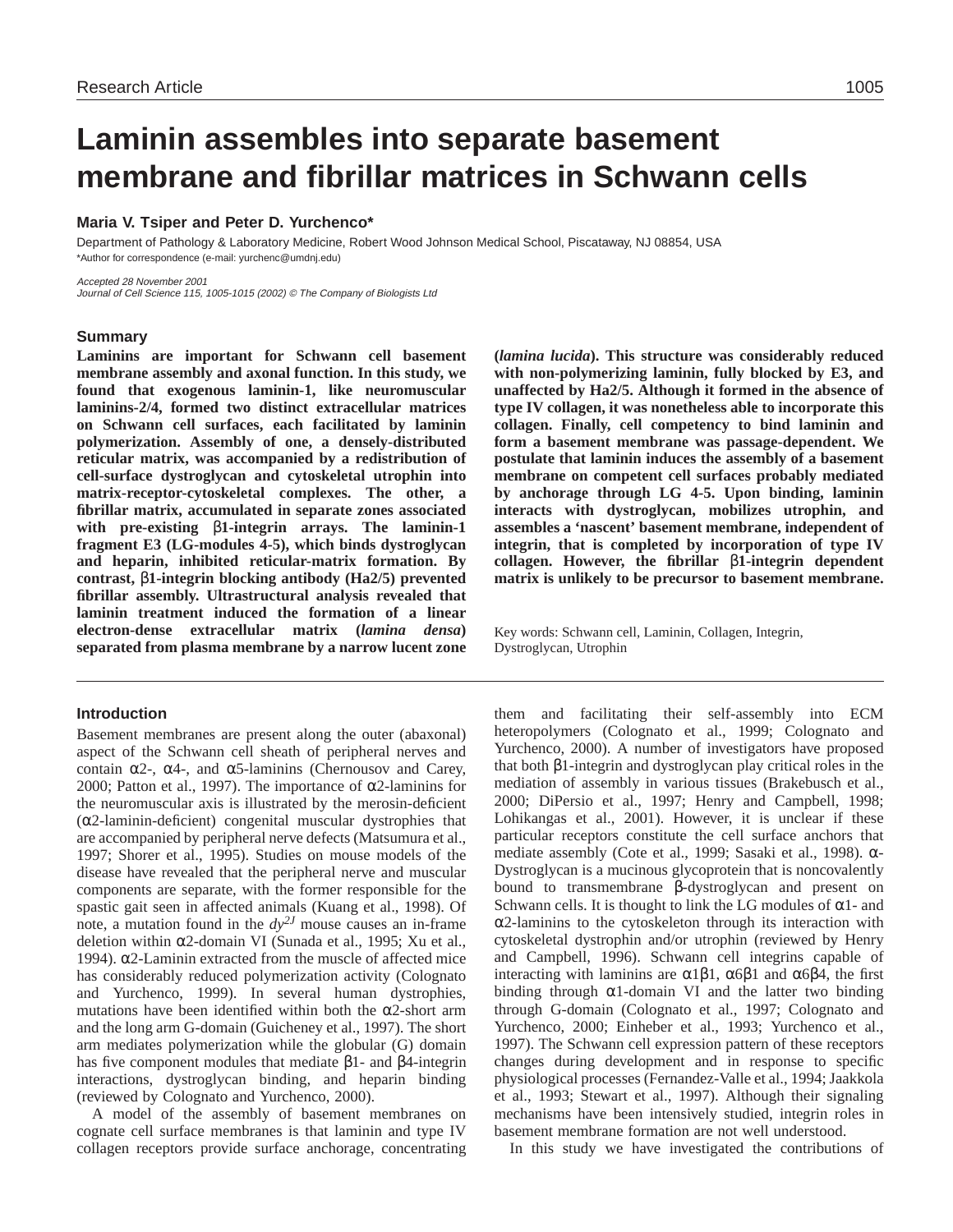dystroglycan, β1-integrin, and corresponding interacting long arm globular LG modules of laminin to Schwann cell basement membrane formation in vitro. Untreated Schwann cells, regardless of age, were found to express little, if any, endogenous  $\alpha$ 1- or  $\alpha$ 2-laminins on their surfaces. Later passaged Schwann cells became competent for basement membrane assembly, a process initiated by exogenous laminin. We found that dystroglycan and utrophin underwent a dynamic rearrangement with exogenous laminin into a dense (reticular) structure with classical ultrastructural features of a basement membrane. Formation of this architecture depended upon the participation of the terminal two laminin LG modules and polymerization. Moreover, collagen type IV was absent from the structures and was able to co-assemble into basement membrane-type structures in laminin-dependent manner when added exogenously. By contrast, β1-integrin did not appear to be required for basement membrane assembly and instead mediated the formation of a separately defined fibrillar extracellular matrix (ECM). Finally, comparison of competent with incompetent cells implicates a third receptor or surfaceanchoring molecule required for basement membrane assembly on Schwann cell surfaces.

### **Materials and Methods**

### Tissue culture

Schwann cells isolated from sciatic nerves from newborn Sprague Dawley rats were the kind gift of James Salzer (New York University). These cells were expanded in vitro for 5-10 passages in medium containing DMEM, 10% fetal calf serum, 2% pituitary extract and 4 µM forskolin (Sigma-Aldrich, St Louis, MO). Schwann cells were then passaged upon reaching confluency in the same medium without forskolin. Schwann cells of passage 25 and higher were used in experiments unless otherwise indicated. When cells were to be treated with laminin (fragments or antibody) they were plated onto 16-well glass chamber slides (Nalgene Nunc, Rochester, NY) one day before the experiment at half-confluent density. The following day, the cells were incubated with laminins or other proteins at 37°C in DMEM/F12 containing 0.5% BSA.

### Proteins and antibodies

EHS laminin-1, placental laminin-2/4 and collagen IV were purified as described (Cheng et al., 1997; Yurchenco and O'Rear, 1994). Laminin proteolytic fragments E3, E4, E8 and E1′ were prepared as described (Yurchenco and O'Rear, 1994). Non-polymerizing laminin was prepared by treatment with AEBSF as described (Colognato et al., 1999). Rabbit polyclonal anti-laminin-1 antibody, anti-laminin-2/4 antibody, anti-E4 and anti-E8 antibodies against specific laminin proteolytic fragments were prepared by immunizing rabbits with the respective fragments. Each serum was affinitypurified on columns of immobilized fragment followed by crossabsorption against the other fragments as described (Yurchenco et al., 1993) and used at 10 µg/ml. Rat monoclonal anti-γ1 chain of laminin antibody were used at 1:125 dilution (Upstate Biotechnology Inc, Lake Placid, NY). Hamster β1-integrin-specific IgM antibody Ha2/5 (BD Pharmingen, San Diego, CA) were used at a final concentration of 10  $\mu$ g/ml. Mouse monoclonal αdystroglycan-specific antibody IIH6 were used at a 1:2 dilution of HB101 hybridoma media (a kind gift of Kevin Campbell, University of Iowa). Monoclonal anti-Utrophin antibody (MANCHO3) were kindly provided by G. E. Morris (N. E. Wales Institute, UK) and were used at a 1:3 dilution for immunostaining. Monoclonal S100 specific antibody (DAKO Corp, Carpinteria, CA) were used at

1:100. Polyclonal goat anti-collagen type IV antibody were used at 1:100 (Southern Biotechnology, Birmingham, AL). FITC- and Cy3 conjugated secondary antibodies were from Sigma (St Louis, MO) and Jackson Immunochemicals (West Grove, PA) and were used as recommended.

### Immunocytochemistry

Cells grown on 16-well slides, following various treatments, were rinsed three times with 10 mM sodium phosphate, pH 7.4, 127 mM NaCl (PBS, phosphate buffered saline), 0.5% bovine serum albumin (BSA) and fixed in 3% paraformaldehyde (EM Science, Gibbstown, NJ) in PBS for 10 minutes at room temperature. Cells were permeabilized 0.5% Triton X-100 in PBS, 0.5% BSA for 15 minutes on ice when staining of intracellular epitopes was desired. For detection of surface-bound or exposed proteins the detergent step was omitted with exeption of Ha2/5 antibody. Blocking with 5% goat serum was performed for 30 minutes at room temperature. Cultures were then stained with various primary and appropriate secondary antibodies conjugated with either FITC or Cy3. All antibodies incubations were performed in PBS, 0.5% BSA, 0.5% goat serum for 1 hour at room temperature. Control staining was performed using standard primary IgG or IgM instead of specific ones. Slides were mounted in DAFCO mounting medium (Sigma-Aldrich) and imaged using an Olympus IX-70 inverted microscope fitted for epifluorescence and phase-contrast. Digital images were captured with a Princeton Instruments 5-mHz Micromax cooled-CCD camera fitted into the left side port.

### Immunocytochemistry quantitation

Surface area covered by laminin or type IV collagen was calculated using IPlab 3.0 software. Seven random low magnification (20×) microscopic fields for each condition were photographed at the same exposure settings. A segmentation range was chosen based on immunofluorescence intensity and maintained for all conditions evaluated in the data set. Quantification of area coverage in the now highlighted segments was performed and normalized for the total cell area for each field.

### Electron microscopy

Cells were plated onto 8-well Permanox chamber slides (Nalgene Nunc) 1 day before the experiment. Inhibiting agents (IIH6 Ab, Ha2/5 Ab and laminin fragments) were added to cell cultures 20 minutes before the addition of 10 µg/ml of laminin. Laminin, AEBSF-laminin and no laminin controls were performed in parallel. Cells adherent to plastic were fixed in 0.5% gluteraldehyde and 0.2% tannic acid in PBS for 1 hour at room temperature, and then transferred to modified Karnovsky's fixative (4% formaldehyde and 2.5% gluteraldehyde containing 8 mM CaCl2 in 0.1 M sodium cacodylate buffer, pH 7.4). Samples were washed with PBS and post-fixed in 1% osmium tetroxide in 0.1 M sodium cacodylate buffer, pH 7.4 for 1 hour to produce osmium black. Samples were then dehydrated through a graded series of ethanol and embedded in Epon/SPURR resin (EM Science) that was polymerized at  $65^{\circ}$ C overnight. Both thick (1 µm) and thin sections (~90 nm) were cut with a diamond knife on a Reichert-Jung Ultracut-E ultra-microtome. Thick sections were stained with 1% methylene blue in 1% sodium borate for light microscopy and thin sections were stained with saturated uranyl acetate (20 minutes) followed by 0.2% lead citrate (2.5 minutes). Images were photographed with a Jeol JEM-1200EX electron microscope.

To address the effect of blocking reagents on basement membrane, parameters were established to quantify the extent of electron-dense structures that formed on cell surfaces exposed to medium. Three different depth levels, separated by up to 1 mm, were cut into the cell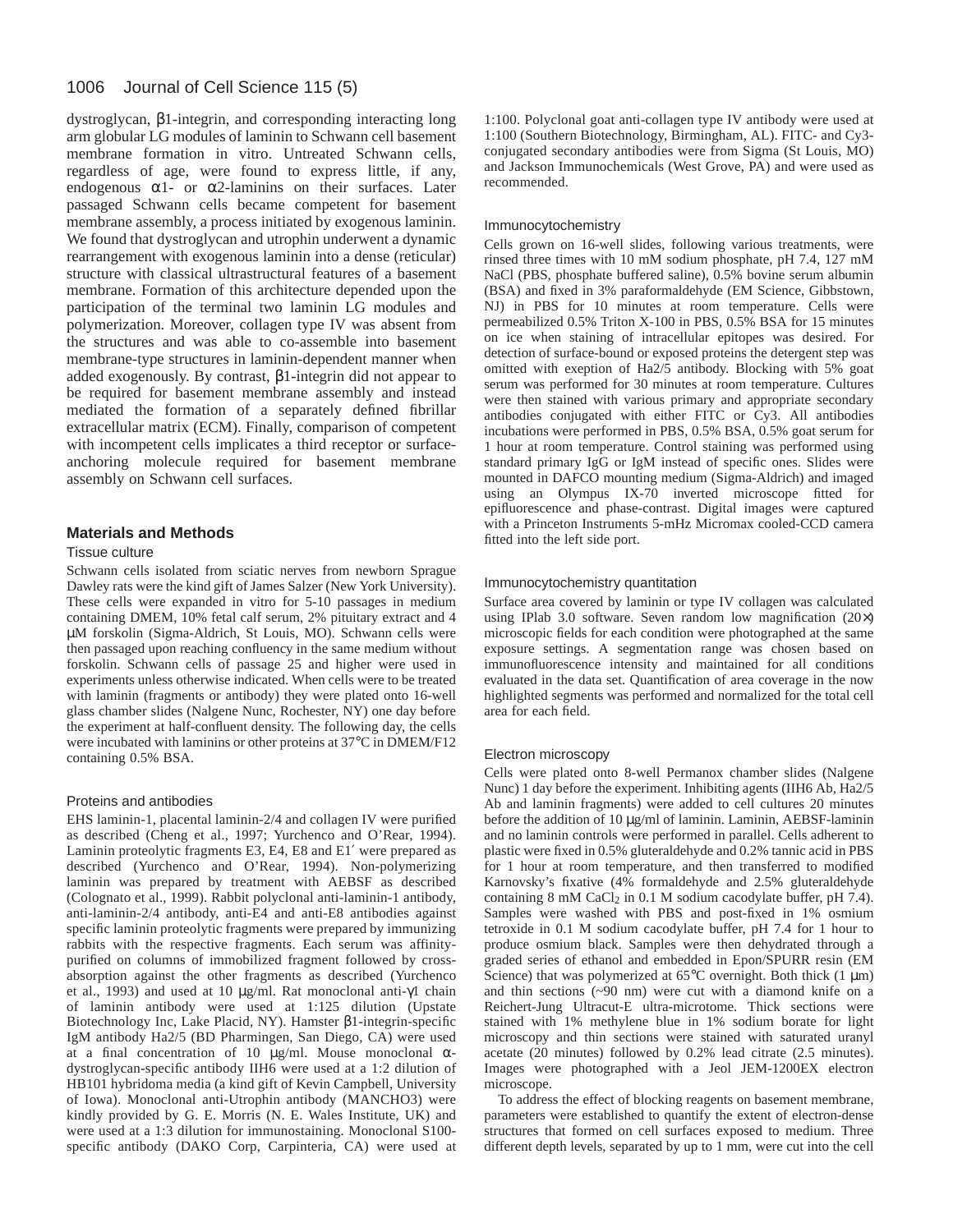block for each sample to generate thin sections, with each thin section containing 5-10 cells. Fifteen electron micrographs were prepared for each level, taken randomly. The 45 micrographs from the same sample were randomly divided into three groups to permit determination of data scatter. Linear electron-dense (*lamina densa*) structures with a length of 2 µm and over were considered continuous. Short stretches of lamina densa-type matrix that were less than 2 µm in length were considered as discontinuous. Membrane surfaces lacking a recognizable *lamina densa* were considered as lacking recognizable surface-associated ECM. Data was expressed as the mean and standard deviation of the mean.

### Flow cytometry analysis

Cells maintained at different passage numbers were seeded 1 day before the experiments in T75 flasks. For quantitative evaluation of the cell surface-bound laminin, cells were incubated with 10 µg/ml of laminin-1 for 2 hours, washed with PBS and dissociated with cell dissociation buffer (Gibco BRL, Rockville, MD). Cell concentration was adjusted to  $5\times10^5$  cells per ml. Suspended cells were blocked with 5% goat serum in PBS, 0.5% BSA and stained either with antilaminin or anti-receptors antibodies diluted in washing buffer for 30 minutes. After washing with PBS, 0.5% BSA, 0.5% goat serum cells were incubated with appropriate secondary antibodies conjugated with FITC or Cy3 for 30 minutes. Following the last wash, cells were resuspended in 500 µl of PBS containing 0.5% BSA, 0.1% paraformaldehyde and analyzed by fluorescence-activated cell sorting (Epics-Profile II Coulter, Beckman Coulter, Fullerton, CA). Control experiments without primary antibody were performed in parallel.

# **Results**

Primary Schwann cells have been observed to form basement membranes when co-cultured with dorsal root ganglion (DRG) neurons and fibroblasts but not when cultured alone, even if provided exogenous basement membrane components (Bunge et al., 1982). We found that cultured cells expressed little or no endogenous γ1-laminins or collagen type IV (as judged by immunostaining) regardless of passage. Furthermore, the ability of cultured Schwann cells to accumulate exogenous laminin-1 that covers substantial surface area and that possess ultrastructural characteristics of a basement membrane was dependent upon the cell state. In particular, the cells underwent a transition from a laminin incompetent to a competent state after passage-12. Except where indicated, cells were studied after this transition had occurred.

### Exogenous laminin-1 and laminin-2 each form two distinct extracellular matrices on Schwann cell surfaces

To study Schwann cell-laminin interactions, we evaluated both mouse EHS laminin-1 ( $\alpha$ 1 $\beta$ 1 $\gamma$ 1) and human placental laminin-2/4 (α2β1γ1 and α2β2γ1). While α2-laminins are major components found in developing and adult peripheral nerve basement membranes, laminin-1 is closely related, possesses many shared properties, and is more amenable to molecular dissection because of the availability of perturbing reagents. These laminins bear three full-length short arms and have been



**Fig. 1.** Laminins assemble into two distinct extracellular matrices on Schwann cell surfaces. Laminin-1 and laminin-2/4 were each incubated with Schwann cells. Surface-bound laminin was visualized following fixation and immunostaining with anti-laminin primary and FITCconjugated secondary antibodies. (a,b) Laminin-1 incubated with Schwann cells for 4 hours at 10 µg/ml accumulated on cell surface showing dense reticular distribution. Insert shows higher magnification view of the boxed area. Phase image of the same field is shown. (c,d) Level of endogenous laminin was negligible. (e) Laminin-1 at lower concentration (2 µg/ml) showed less coverage with two distinct patterns clearly resolved: reticular (boxes) and fibrillar (arrows). (f) Laminin-2/4 assembled similar structures but had different concentration dependency. Shown is laminin-2/4 at 20  $\mu$ g/ml. (e',f') High magnification view of boxed areas on e and f shown as examples of reticular pattern. Boxed areas are shown magnified in insets e' and f' to define the reticular pattern. (g) Example of a fibular structure is shown. Bars, 10  $\mu$ m.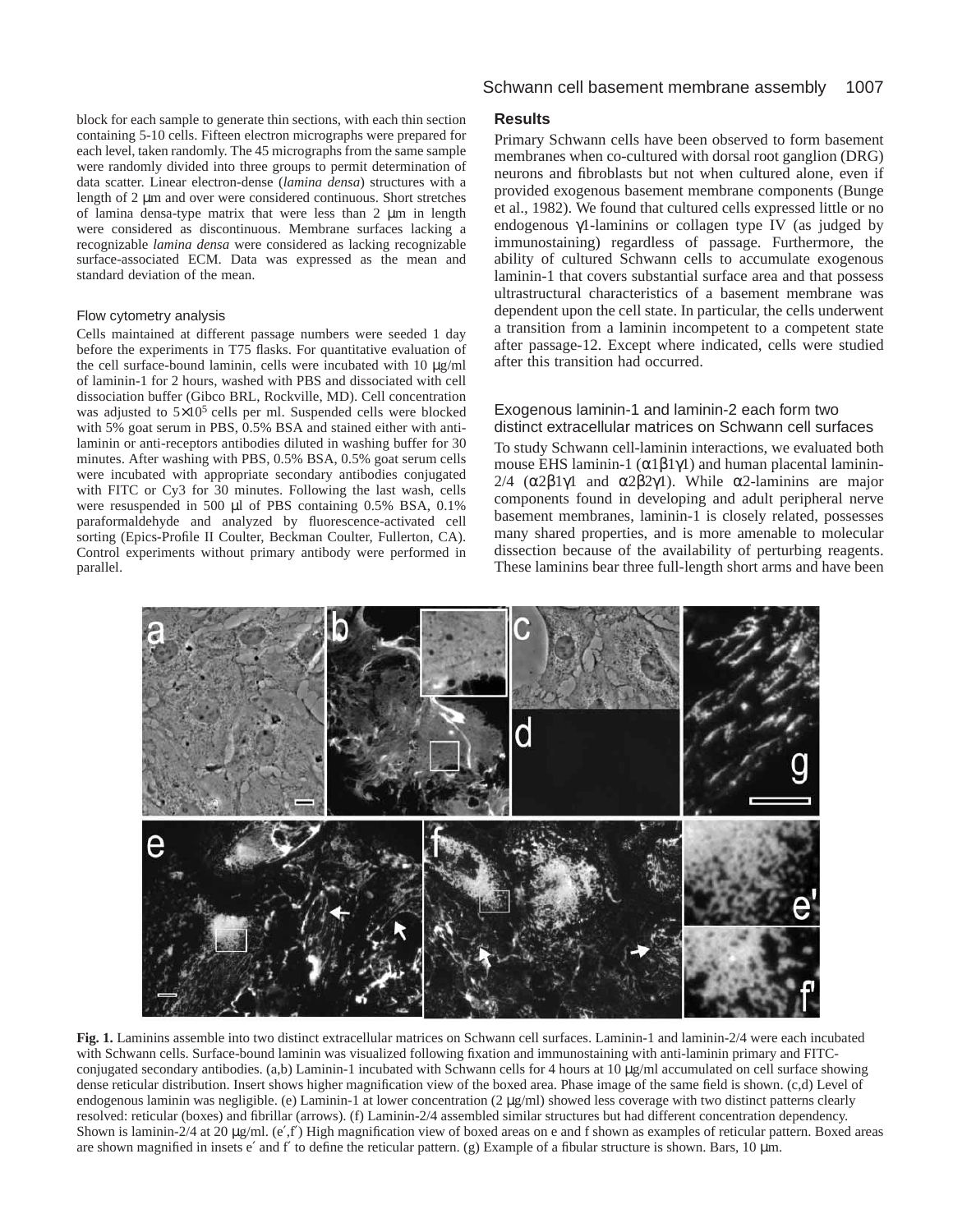found to polymerize, interact with  $\alpha$ 6β1,  $\alpha$ 6β4 and  $\alpha$ 1β1 integrins, and bind to dystroglycan.

Exogenous laminin-1 and laminins-2/4 were separately incubated with cultured Schwann cells in DMEM/F12 culture medium for 4 to 24 hours at 37°C. The resulting laminin surface patterns were detected by immunofluorescence microscopy following washing of cells to remove unbound components and paraformaldehyde fixation of cells in the absence of detergent. When Schwann cells were treated with exogenous laminin-1 (10 µg/ml) for 4 hours, extensive cell surface laminin coverage was detected by specific immunofluorescence (Fig. 1a,b). The pattern of staining changed little at longer incubation times (up to 24 hours). The level of endogenous laminin, as previously noted, was found to be negligible compared with exogenous laminin in these experiments (Fig. 1d). Schwann cells incubated with 2  $\mu$ g/ml of laminin-1 showed decreased cell surface accumulation of laminin with two distinct patterns of distribution. One pattern consisted of a dense plaque-like array referred to as the reticular pattern because at high magnification small cleared areas were detected in an otherwise confluent zone (Fig. 1e′,f′,e,f). This pattern was similar to the laminin-induced honeycombed pattern observed to form on cultured myotubes in the presence of exogenous laminin (Colognato et al., 1999). However, in Schwann cells the reticular mesh was denser with smaller intervening empty spaces within the array. At higher concentrations (10-20 µg/ml), laminin covered a larger fraction of the cell surface area becoming even denser with respect to size of the interstices of the array. The other architecture (fibrillar) consisted of longer narrow linear structures with limiting branching. (Fig. 1e,f, arrows, and g). The reticular matrix pattern predominated in terms of surface area coverage, particularly at higher laminin concentrations. Laminin-2/4 formed similar structures but had different concentration dependency. Subsequent

**Fig. 2.** Formation of reticular and fibrillar laminin patterns. (a-b) Schwann cells were incubated with fragments and stained with antibodies specific for the corresponding fragments following washing and fixation. Only E3 was found to bind to cell surfaces, appearing in a punctate pattern (a). Fragments E8, E4 and E1′ had levels corresponding to background (b). (c-h) Schwann cells were pre-incubated for 20 minutes with blocking or activating reagents followed by the addition of  $2 \mu g/ml$  of laminin-1. The laminin distribution was detected 8 hours after incubation with EHS lamininspecific antibody (c,d,e,h) or fragment E4-specific antibody (f,g). Laminin-1 (c) formed both fibrillar (arrows) and reticular patterns (box, with corresponding twofold magnification inset) without blocking reagents. In the presence of β1-integrin blocking antibody Ha2/5 (10 µg/ml), laminin assembled almost exclusively into reticular patterns. In the presence of α-dystroglycan blocking antibody IIH6 (e), laminin was detected in fibrillar structures (arrows) with only few small surviving reticular arrays. Coincubation of laminin with E3 (50 µg/ml) substantially decreased formation of reticular, but not fibrillar (arrows) arrays. Addition of both E3 fragment and anti β1-integrin blocking antibody inhibited formation of both reticular and fibrillar structures, with surviving laminin largely in a punctate distribution (g). Treatment with 0.5 mM MnSO4 increased the ratio of the area occupied by fibrillar structures compared with reticular structures (h). All images were taken at the same exposure settings and are shown at the same magnification (bar, 10 µm). (i) Laminin fragment map. (j) Relative surface area covered by laminin determined for the conditions described in c-h.

experiments focused on laminin-1 to permit evaluation with domain-specific reagents.

Selective inhibition of reticular and fibrillar matrices Laminin domain, integrin and dystroglycan contributions to the cell surface accumulation of laminin-1 were evaluated (Fig. 2) with laminin fragments and receptor-blocking antibodies Ha2/5 (anti-β1-integrin), and IIH6 (anti-α-dystroglycan). Laminin-1 fragments E4 (β1 short arm domains VI-V, 75 kDa), E1′ (short arm complex excluding β1 VI-IV, 450 kDa), E8

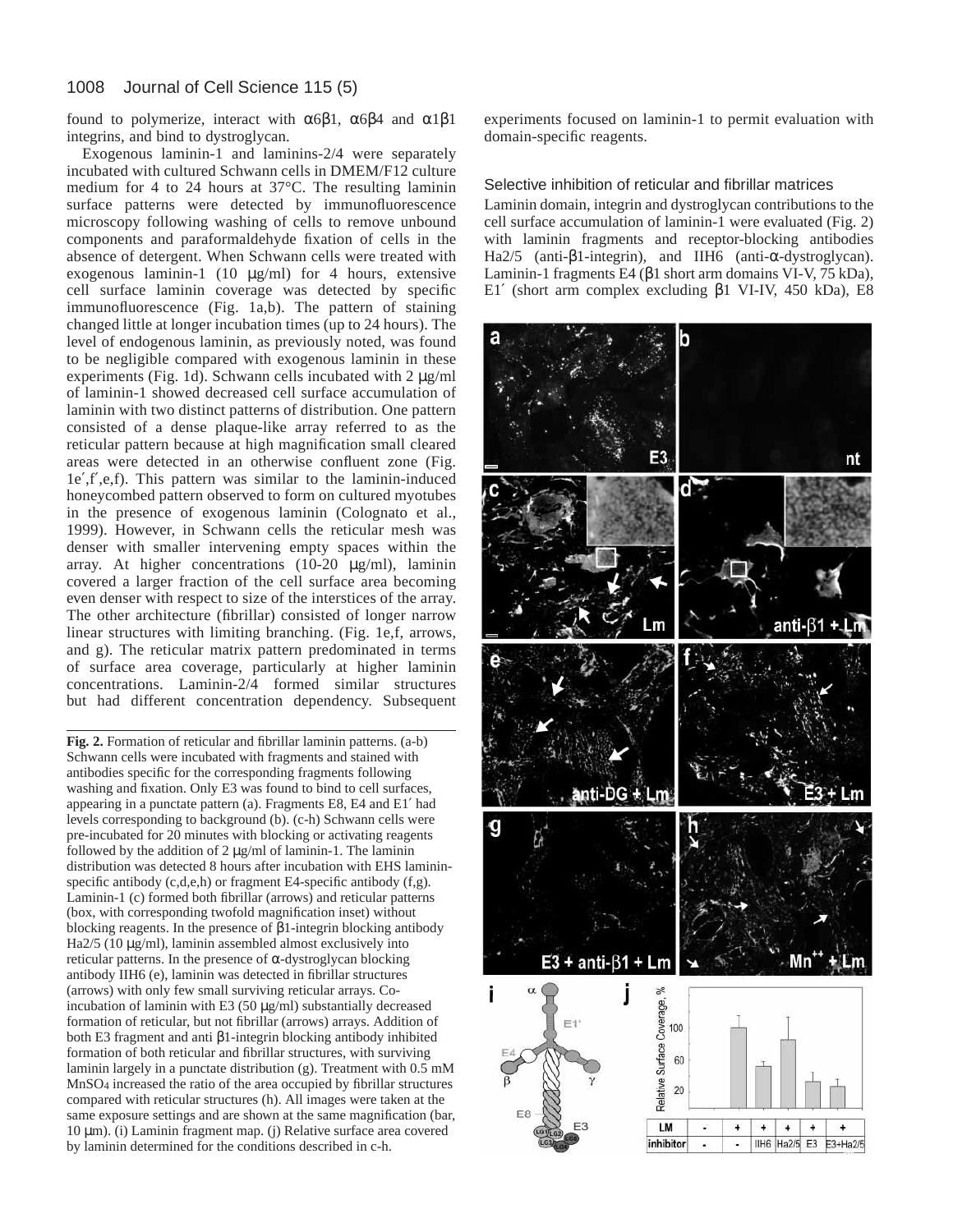(lower half of coiled-coil with LG1-3, 200 kDa), and E3 (distal G-domain LG modules 4-5, 55 kDa) were incubated at 50 µg/ml each in the absence of intact laminin for 4 hours with Schwann cells. Only fragment E3, which possesses both dystroglycan and heparin binding sites that map to LG4 (Sung et al., 1997; Talts et al., 1999), was detected on the cell surface following incubation. The binding was punctate in its appearance and less intense compared with intact laminin (Fig. 2a,b).

Laminin fragments E3, E8, E4 and E1 $'$  (50 µg/ml each) were incubated with laminin-1  $(2 \mu g/ml)$  and examined by immunofluorescence microscopy (Fig. 2). In addition, random images collected from low-magnification (20×) fields were analyzed to determine relative surface area coverage (Fig. 2j). Treatment of cells with β1-integrin blocking antibody in the presence of laminin-1 prevented formation of nearly all fibrillar laminin structures, leaving the reticular structures largely intact (Fig. 2d). The addition of manganese, a divalent cation that enhances β1-integrin binding (Gailit and Ruoslahti, 1988; Sonnenberg et al., 1988), increased the fraction of fibrillar matrix and decreased the fraction of reticular matrix (Fig. 2h). Fragment E3 had a significant inhibitory effect on laminin accumulation (65%), while the other fragments did not. The remaining bound laminin, following E3 inhibition, was noted to be almost exclusively in a fibrillar or dot-like distribution (Fig. 2f) (i.e. this fragment prevented the formation of the reticular pattern). The effect of IIH6 antibody was similar to E3 inhibition (Fig. 2e); however, overall, laminin inhibition was less (45%) and occasional small surviving reticular patches were observed. When E3 and anti-β1 integrin antibody were incubated as a mixture with laminin, overall laminin surface binding was decreased only slightly beyond that achieved by E3 alone, however, both reticular and fibrillar patterns were observed to be almost entirely absent, with remaining laminin distributed into a punctate pattern (Fig. 2g). Somewhat surprisingly, interfering effects were not appreciated with other fragments at the concentrations used (Colognato et al., 1999). It is possible that E8 (an integrin-binding fragment) may not have blocked fibrillar anchorage due to integrin contributions arising from other domains, while E1′, which cannot directly interact with the cell surface, may not have blocked matrix assembly because of a very high surface concentration of laminin.

## Contributions of laminin polymerization

Both  $\alpha$ 1- and  $\alpha$ 2-laminins polymerize to form network structures that contribute a non-collagenous superstructure of basement membranes containing these laminins (Cheng et al., 1997; Yurchenco and Cheng, 1993; Yurchenco et al., 1992). Amino ethyl benzene sulfonyl fluoride (AEBSF) covalently binds to the short arms of polymerizing laminin, selectively abolishing polymerization without affecting cell adhesion, heparin binding, or dystroglycan binding (Colognato et al., 1999). When Schwann cells were incubated with nonpolymerizing-laminin (both 5 µg/ml), the laminin was noted to still bind to the cell surface (Fig. 3). However, the surface density was lower and more evenly distributed, and the recognizable reticular architecture was greatly diminished.



**Fig. 3.** Cell surface binding of non-polymerizing laminin-1. Laminin-1, untreated (+LM, left panel) or treated with AEBSF to selectively inhibit polymerization (+AEBSF-LM), were incubated at 5 µg/ml for 4 hours with Schwann cells. The cell surface distribution of laminin-1 was determined by immunofluorescence microscopy. Non-polymerizing laminin bound to the cell surface with a diffuse distribution.

# Topographical associations of laminin-1 with dystroglycan and integrin receptors

Schwann cells, untreated or incubated for 8 hours with laminin-1 (2 µg/ml), were immunostained to detect both laminin and α-dystroglycan (Fig. 4). The pattern of untreated cells was noted to be that of a dense and coarse punctate distribution of dystroglycan epitopes across the entire exposed cell surface. After laminin treatment, the pattern was now observed to be plaque-like, consisting of more densely packed but finer dots, concentrated in zones of the exposed cell surface. These dystroglycan zones co-localized with those decorated by laminin in the reticular matrix. Following laminin incubation in the presence of β1-integrin-blocking antibody, the fibrillar component was observed to be absent without affecting the reticular laminin structures.

The integrin was found, in the absence of exogenous laminin, to be widely distributed as a fibrillar-like mesh (Fig. 5). Following an 8-hour treatment with laminin-1 the integrin pattern remained largely unchanged. Laminin within the fibrillar array was noted to correspond to a subset of the β1 integrin fibrils [i.e. the laminin fibrils co-localized with only some of the integrin-staining fibrils (arrows)]. By contrast, no co-localization of reticular laminin patterns with integrin was identified. Although it is possible that the particular integrin fibrils that co-localized with laminin were induced to assemble in an otherwise pre-existing integrin array, the similarity of structures before and after laminin treatment were too great to be able to make such a distinction. In the presence of E3, which blocked formation of the reticular structure, the remaining fibrillar laminin co-distributed with a subset of integrin fibrils.

# Effect of laminin matrix assembly on the distribution of cytoskeletal proteins

To determine whether laminin-dependent matrix assembly induced a rearrangement of cytoskeletal partners known to interact with dystroglycan and integrins, we evaluated the distributions of utrophin, vinculin and paxillin before and after treatment of Schwann cells with laminin (Fig. 6). Utrophin, the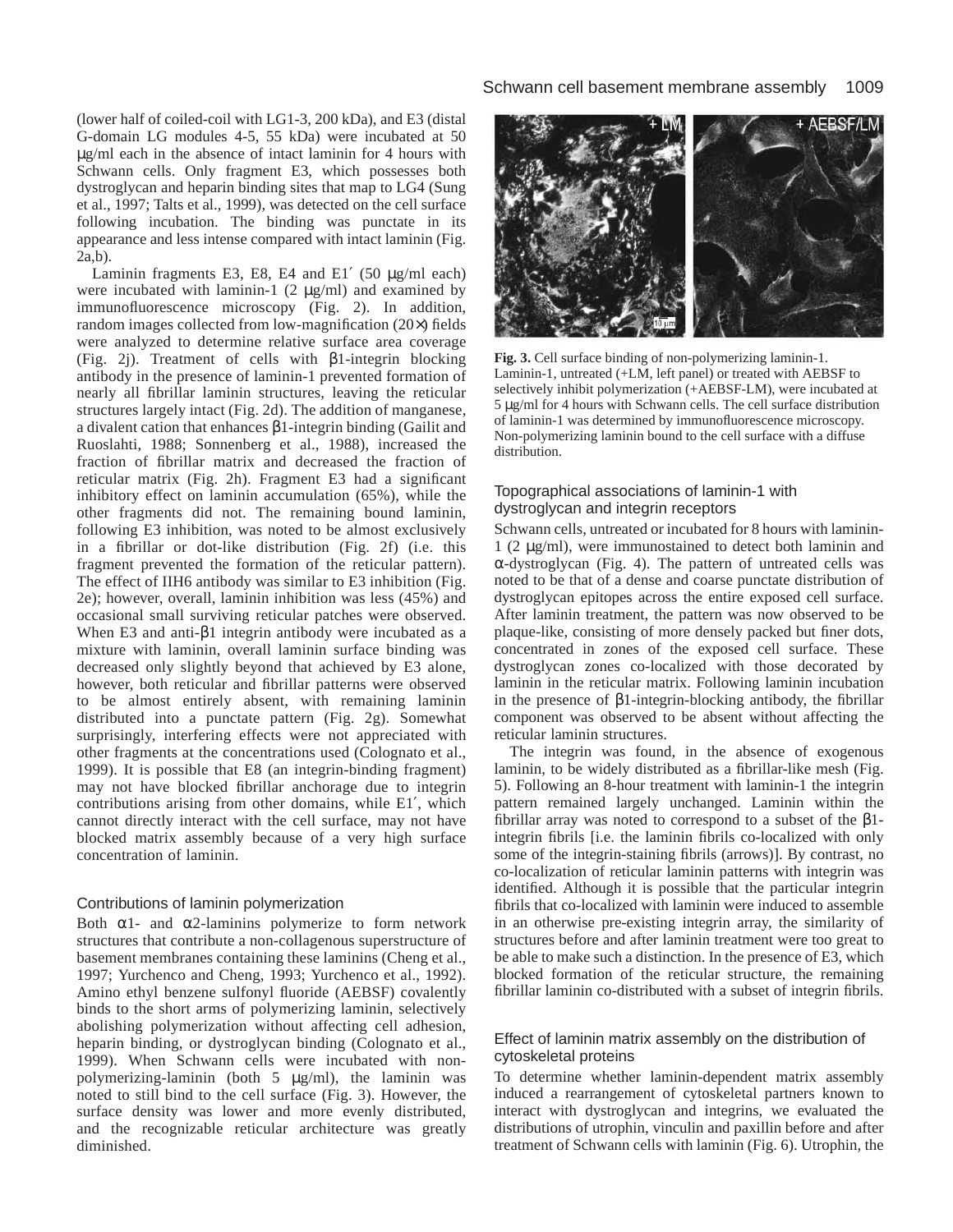

**Fig. 4.** Dystroglycan topography in response to laminin-1. Schwann cells were incubated with 2 µg/ml of laminin-1 for 8 hours with (g,h,i) and without (d,e,f) anti-β1 integrin blocking antibody. Schwann cells incubated in the same media but without exogenous laminin-1 shown as control (a,b,c). Non-permeabilizing fixation conditions were used. (a,b,c) In the absence of laminin, dystroglycan was distributed along the Schwann cell surface in a fine punctuate pattern. The level of endogenous laminin immunostaining was negligible. (d,e,f) Surface dystroglycan was observed to be distributed into focal areas on cell surface following 8 hours of incubation with laminin-1. Cell borders are indicated with lines (determined from the corresponding phase images) to aid in the analysis of dystroglycan rearrangement. Laminin distribution from the corresponding area is shown. Merged image reveals zonal co-localization of dystroglycan with the reticular structures of laminin. (g,h,i) In the presence of β1-integrin blocking antibody, which blocks formation of fibrillar matrix, laminin and dystroglycan co-localization is now seen almost exclusively within plaque-like reticular matrices. Bar,  $10 \mu m$ .

peripheral nerve homologue of dystrophin that binds to dystroglycan (Yamada et al., 1996), was distributed in a diffuse puncate pattern similar to that noted for dystroglycan. Following overnight incubation with laminin, utrophin was noted to be distributed into a more condensed pattern whose borders corresponded to those of laminin reticular structures (Fig. 6b,c). Vinculin and paxillin are two cytoskeletal



**Fig. 5.** Distribution of β1-integrin in the absence and presence of laminin. Cells were incubated with 2  $\mu$ g/ml of laminin for 8 hours. Cells were fixed, immunostained with laminin-specific antibody, then permeabilized with Triton X-100 and co-stained with anti-β1 integrin antibody. (a) β1-integrin was distributed in fibrillar arrays prior to treatment with laminin. Panels b and c reveal integrin and laminin within the same field. Following laminin incubation, co-localization on a subset of integrin fibrils with laminin (arrows indicate examples) was observed. Bar, 10  $\mu$ m.

components found in association with β1-integrin in focal adhesions. These components were not observed to be associated with either the reticular or fibrillar matrices (Fig. 6dg). Regardless of laminin treatment, vinculin and paxillin were found to be present only with the plasma membrane attached to the plastic surface (i.e. they were on a focal plane below that of the two matrices) and were not altered in their apparent distribution or number in response to added laminin.

# Laminin-1 induction of an ultrastructural basement membrane morphology

Schwann cells were incubated with laminin-1 (20  $\mu$ g/ml) for 8 hours, fixed and prepared for electron microscopy (Fig. 7). The sections were cut orthogonal to the plane of the plastic to enable visualization of the plasma membrane that faced the media environment. In the absence of exogenous laminin, this outer surface lacked discernable extracellular matrix (Fig. 7a,C). Following treatment with laminin-1, the outer plasma membrane surface was noted to be covered by a linear extracellular matrix. This ECM appeared as a thin continuous electron-dense line overlying a more lucent zone, measuring 20-40 nm in overall thickness (Fig. 7a,A). This ultrastructural morphology was that of a *lamina densa* and *lamina lucida*, respectively, and was considered the typical ultrastructural morphology of a thin basement membrane. Although long stretches of basement membrane were detected, some sections revealed discontinuities or portions of absent matrix as would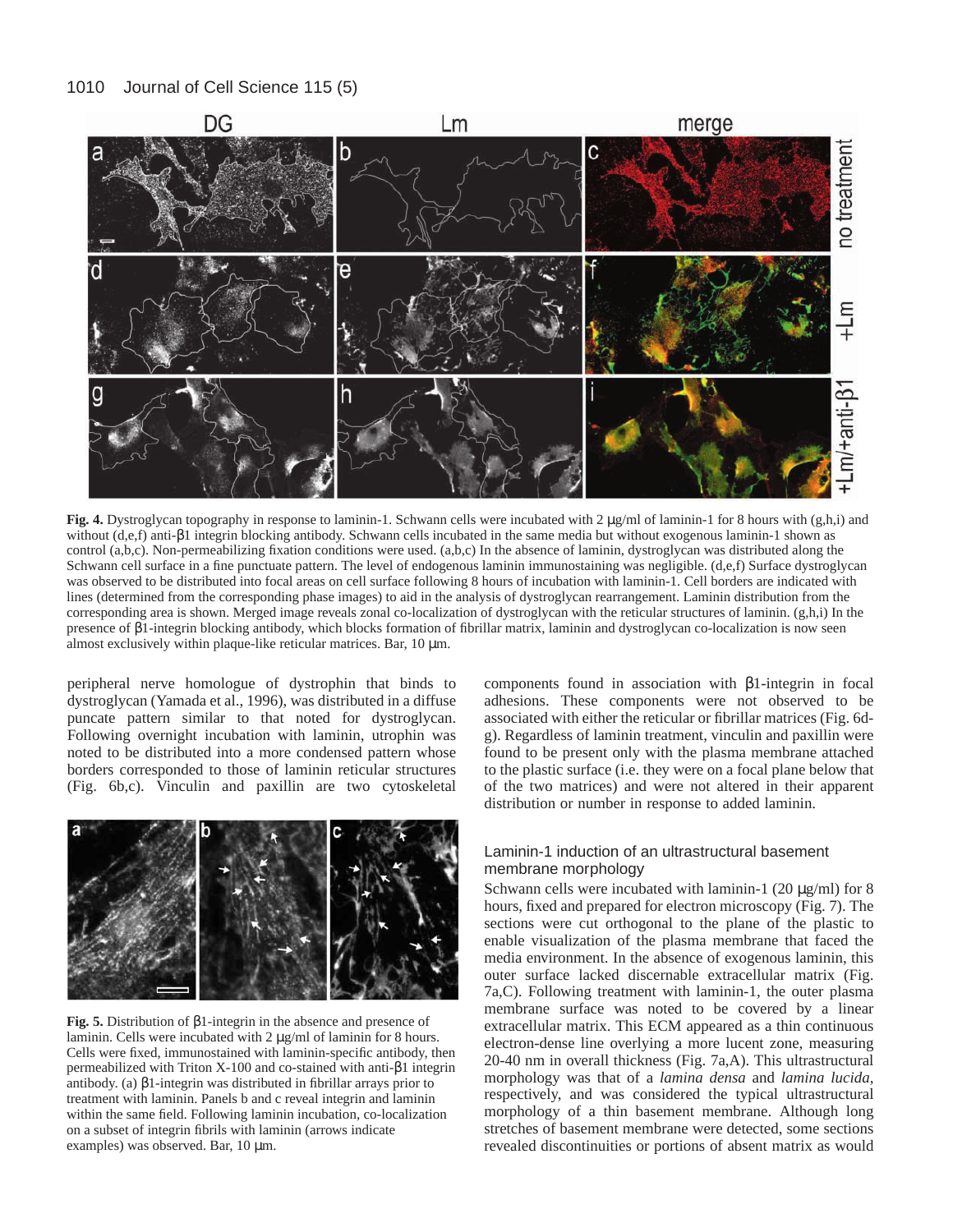

be expected given less than complete surface coverage by laminin as was shown by immunostaining of the parallel cultures under same conditions (Fig. 7a,B).

Schwann cell basement membrane assembly 1011

**Fig. 6.** Distributions of cytoskeletal components. Laminin at 5 mg/ml was incubated with Schwann cells for 18 hours. Effect of laminin cell surface assembly on several cytoskeletal proteins was evaluated. (a-c) The distribution of utrophin was detected with monoclonal antibody MANCHO3 with and without laminin treatment. Utrophin reorganization was noted with laminin treatment (compare a and b, border shown with arrows). Laminin-utrophin co-localizations were noted after 18 hours of laminin incubation. (d-g) Vinculin (Vn; d,e) and paxillin (Pax; f,g) were noted to be present on the cell/plastic interface; neither co-localized with a laminin matrix. Bar, 10 µm

Blocking experiments with agents that interfere with laminin surface accumulation was performed in order to evaluate their effect on the appearance of an electron-dense extracellular matrix. After overnight incubation with 10 µg/ml of laminin-1 with or without blocking antibodies or fragments, cells were prepared for electron microscopy or for the control immunostaining. The *lamina densa* was judged to be continuous if it extended for a uninterrupted length of  $2 \mu m$  or greater and discontinuous if it extended for less than that length (Fig. 7a). Formation of a *lamina densa*, either continuous or discontinuous, was prevented by a molar excess of fragment



polymerizing or AEBSF-laminin-1. Non-polymerizing laminin generated little continuous matrix. The graph shows the relative number of events according to analysis of three random cross-sections, as described in Materials and Methods.

**Fig. 7.** (a) Electron microscopy. Schwann cells were incubated with and without 10 µg/ml of laminin-1 for 18 hours. In addition, cells incubated with laminin were treated with E3 fragment or blocking antibodies. Three types of cell membraneassociated ECM were detected: continuous electron-dense cell surface associated structure (*lamina densa*, frame A, >2 µm); or short stretches of electrondense matrix (frame  $B$ ,  $\lt 2 \mu m$ ); cells cultured without laminin revealed a matrix-free plasma membrane surface (frame C), with infrequent small amorphous deposits such as that in the middle of frame C. By contrast, cells incubated with laminin showed the presence of a *lamina densa*. Inhibition of laminin–β1-integrin interaction by antibody Ha2/5 (50 µg/ml) did not abolish the appearance of a membraneassociated electron dense structure. Fragment E3 (100 µg/ml), in contrast to β1-integrin blocking antibody, prevented formation of an electron dense structure*.* Bar, 500 nm. (b) Quantitation of morphology. The distribution of nonpolymerizable laminin and its ability to induce a membraneassociated electron dense structure was analyzed after 8 hours of incubation with 10 µg/ml of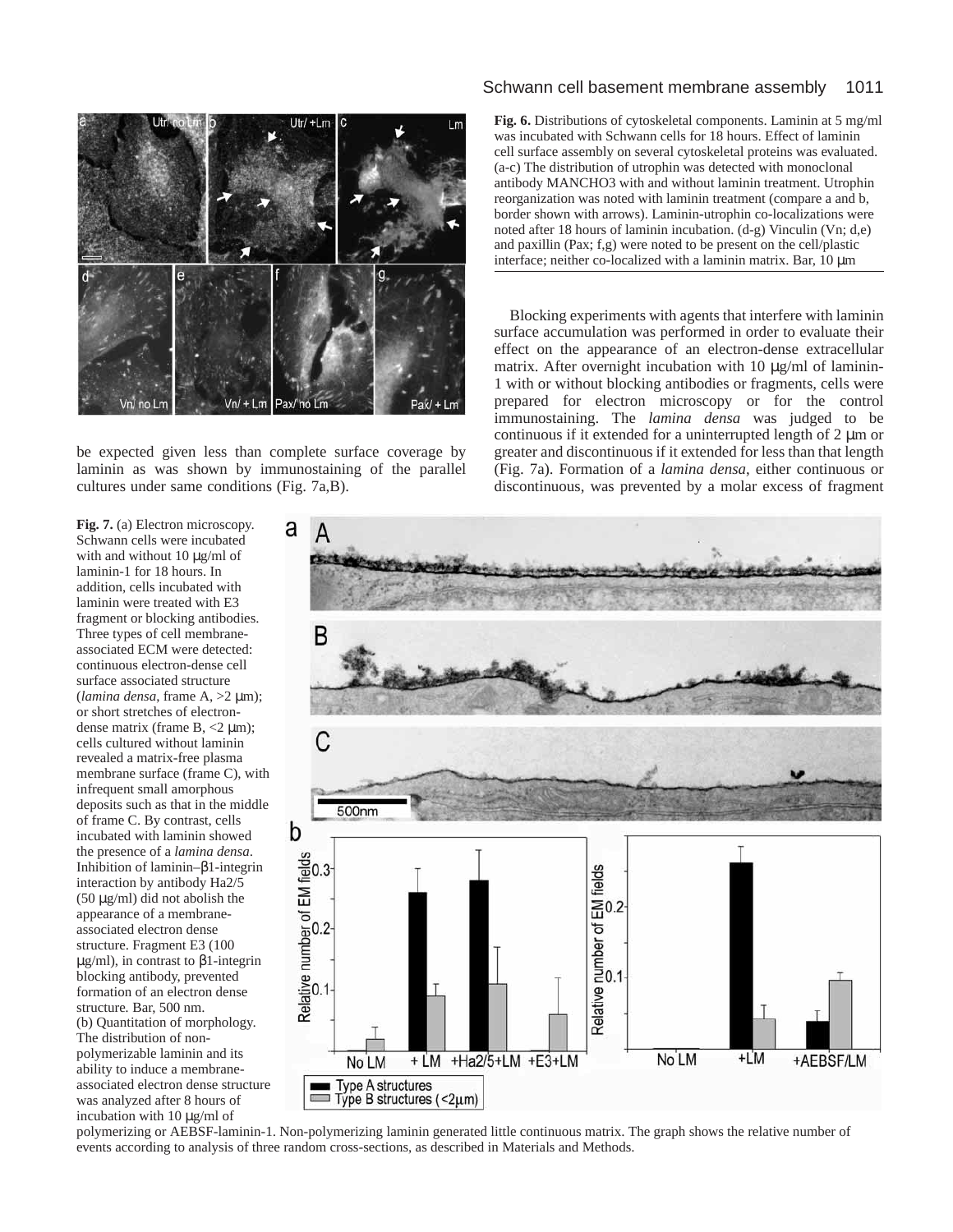E3, a selective inhibitor of reticular matrix (Fig. 7b, left panel). By contrast, β1-integrin blocking antibody, a selective inhibitor of fibrillar matrix, did not prevent formation of a continuous *lamina densa*. Thus there is a correlation between the reticular matrix and ultrastructural basement membrane morphology in which E3 inhibits the formation of both.

### Role of laminin polymerization at the ultrastructural level

Treatment of Schwann cells with the non-polymerizing laminin (AEBSF-treated) resulted in a substantially altered distribution and significant reduction of laminin surface coverage by light immunomicroscopy as previously noted (Fig. 3). Electron microscopy was performed on cell samples incubated either with laminin-1 or non-polymerizing laminin-1, both at 10 µg/ml for 18 hours. A substantial decrease of a continuous *lamina densa* was noted with partial shift to the discontinuous form (Fig. 7b, graph).

## Type IV collagen contributions

Basement membrane formed with laminin alone was considered to be a nascent ECM in that it lacked type IV collagen, a major structural component of mature basement membranes. No immuno-reactive type IV collagen was detected on Schwann cell surfaces either before or after laminin treatment alone (Fig. 8). However, if exogenous type IV collagen was added to cultures, or if endogenous type IV collagen secretion was promoted with L-ascorbic acid (which stabilizes collagen triple-helix structure and which has been previously shown to cause collagen deposition (Chernousov et al., 1998)), collagen type IV was then observed to accumulate on cell surfaces (Fig. 8 and data not shown). This collagen was present either in fibrillar structures or small, amorphous, brightly immunostaining particles. However, type IV collagen did not accumulate into recognizable reticular patterns without added laminin. To determine whether collagen type IV would associate with the reticular laminin, the collagen  $(50 \mu g/ml)$ was incubated with laminin-1 (5  $\mu$ g/ml) for 8 hours. The two proteins were observed to be co-localized in both the reticular and fibrillar matrices.

When Schwann cells were incubated with type IV collagen in the presence of β1 integrin-blocking antibody, it was no longer detected on the cell surface (Fig. 9). Thus, it appears likely that all type IV collagen surface accumulation is integrin-dependent in the absence of laminin. To study laminindependent component of collagen assembly we blocked β1 integrin and examined type IV collagen accumulation in the presence of laminin (Fig. 9). Under these conditions, type IV collagen was detected only in laminin-containing reticular plaques. Thus, the nascent laminin-based basement membranes were competent to incorporate type IV collagen.

### Schwann cell laminin-binding competency and expression of dystroglycan and integrin as a function of cell passage

Schwann cell laminin-binding competency was found to be dependent on the passage number. Low-passage cells (LPC; below 12) exhibited only a limited coverage by laminin, nearly all in a fibrillar pattern, whereas high-passage cells (HPC, >25)

accumulated significantly higher amounts of laminin predominately in the reticular pattern (Fig. 10a,b). Schwann cells retained expression of the differentiation marker S100 in both low and high passage cells (Fig. 10c). FACS analysis was used to evaluate the relative amount of laminin-1 (incubated at 10 µg/ml for 2 hours) that could bind Schwann cell surfaces (Fig. 10d). Substantially higher (about 200-fold) surface laminin-1 was noted in HPC compared with LPC to the HPC. This result suggests that Schwann cells undergo a differentiation during passaging that involves the expression of one or more critical laminin cell surface anchors, enabling basement membrane formation.

To address this, the relative levels of cell surface β1-integrin and  $\alpha$ -dystroglycan on LPC and HPC were examined by flow cytometry (Fig. 10e,f). Surprisingly, the dystroglycan level remained essentially the same with β1-integrin only about twofold higher in the HPC. Such a difference in β1-integrin would not account for the greater than 100-fold overall laminin increase and in any case is not expected to be relevant for



**Fig. 8.** Contributions of type IV collagen. EHS type IV collagen was incubated with Schwann cells for 4 hours with or without laminin. Cells were washed, fixed and double-stained with anti-laminin (a,c,e) and anti-collagen type IV (b,d,f) antibodies and corresponding Cy3 or FITC-conjugated secondary antibodies. Accumulation of exogenous laminin on the cell surface occurred without the presence of type IV collagen (a). Exogenous type IV collagen accumulated on the cell surface  $(d,f)$ , even in the absence of laminin  $(d)$ , forming mostly fibrillar structures (arrowheads). In the presence of laminin, exogenous type IV collagen also assembled into the reticular type of pattern (f, arrows, compare laminin in e). Bar, 10 µm.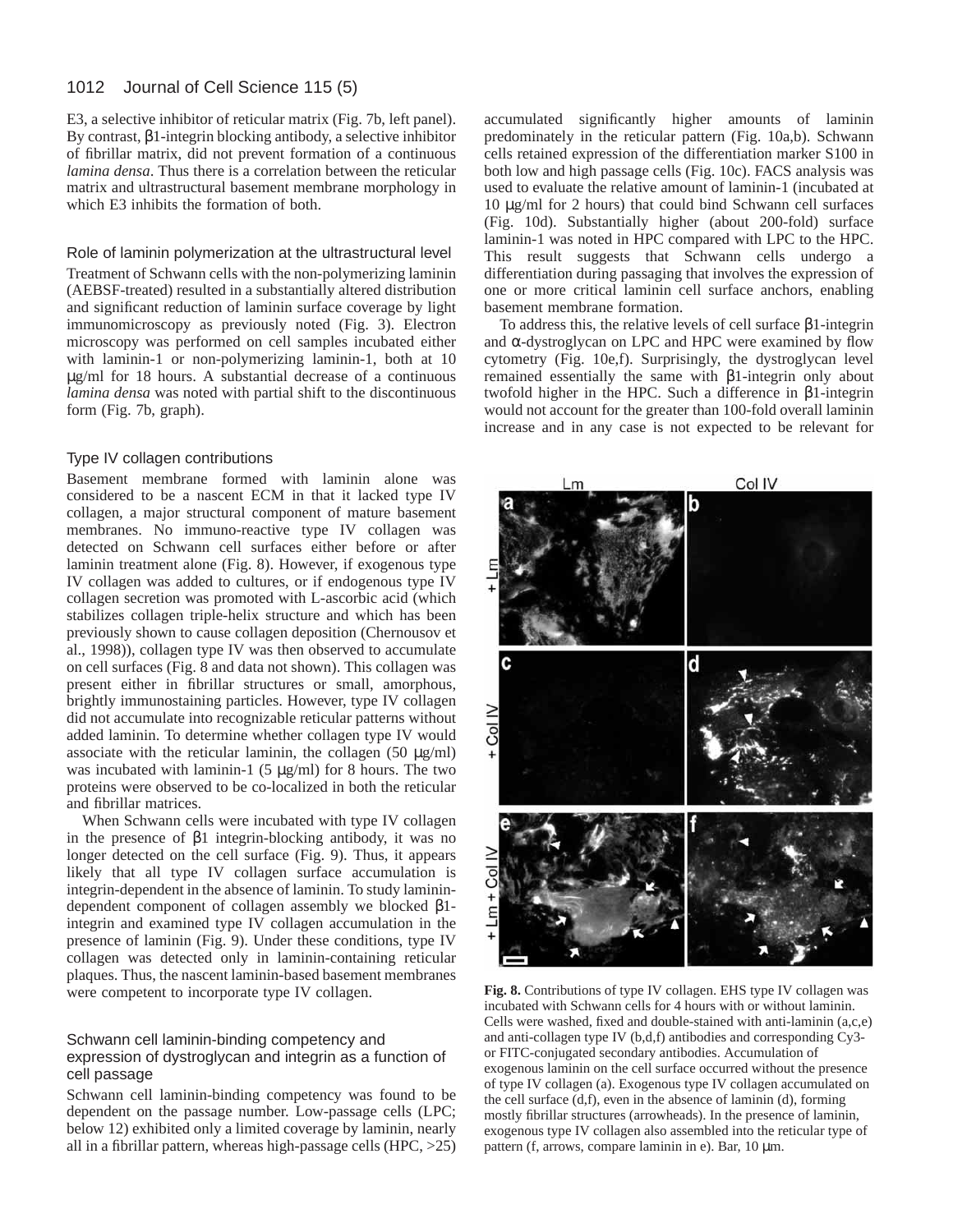basement membrane coverage. Therefore the increased laminin accumulation on the surface of high passage Schwann cells could not be explained simply by change in expression of these laminin receptors. This suggests the existence of a third anchoring component important for laminin assembly. Heparin/sulfatide binding is the other major binding activity that maps to E3, the inhibiting fragment (Talts et al., 1999). A cell surface heparan sulfate proteoglycan, or possibly a sulfatide, might correspond to this anchor. Heparin (0.1 mg/ml), was found to eliminate most of the laminin distributed in a reticular pattern (data not shown), supporting this possibility.



**Fig. 9.** Laminin-dependent type IV collagen assembly. Cells were either untreated (a,b) or incubated with type IV collagen with (e,f) or without (c,d) laminin in the presence of anti-β1 blocking antibody (all panels), which prevents the formation of fibrillar structures. Cells were fixed and stained as described in Fig. 8. In the absence of laminin, type IV collagen did not accumulate on the cell surface (d). In the presence of laminin, type IV collagen assembled into reticular structures (f) that co-localized with those of laminin (e). Bar,  $10 \mu m$ . (g) The graph compares surface coverage by type IV collagen (gray) or laminin (black) with or without exogenous laminin.



**Fig. 10.** Schwann cell passage-dependency of laminin binding capacity and receptor expression. Laminin  $(10 \mu g/ml)$  was incubated in serum-free culture medium with high-passage (HPC, P27) and low-passage (LPC, P12) Schwann cells for 2 hours. Cell surfacebound laminin was visualized by immunofluorescence microscopy with laminin-specific antibody (a,b) and analyzed by flow cytometry (e, thick line shows the distribution of cell surface-bound laminin intensities for HPC, while the thin solid line is the distribution for the LPC). The level of laminin bound to the cell surface of HPC was more than 100-times higher than that bound to LPC. Flow cytometry of β1-integrin (e) and α-dystroglycan (f) reveal that β1-integrin levels are about threefold higher in HPC, whereas α-dystroglycan levels remain nearly the same in HPC and LPC. High-passaged cells continue to express the Schwann cell-specific marker S-100 (e). Bar,  $10 \mu m$  (a-d).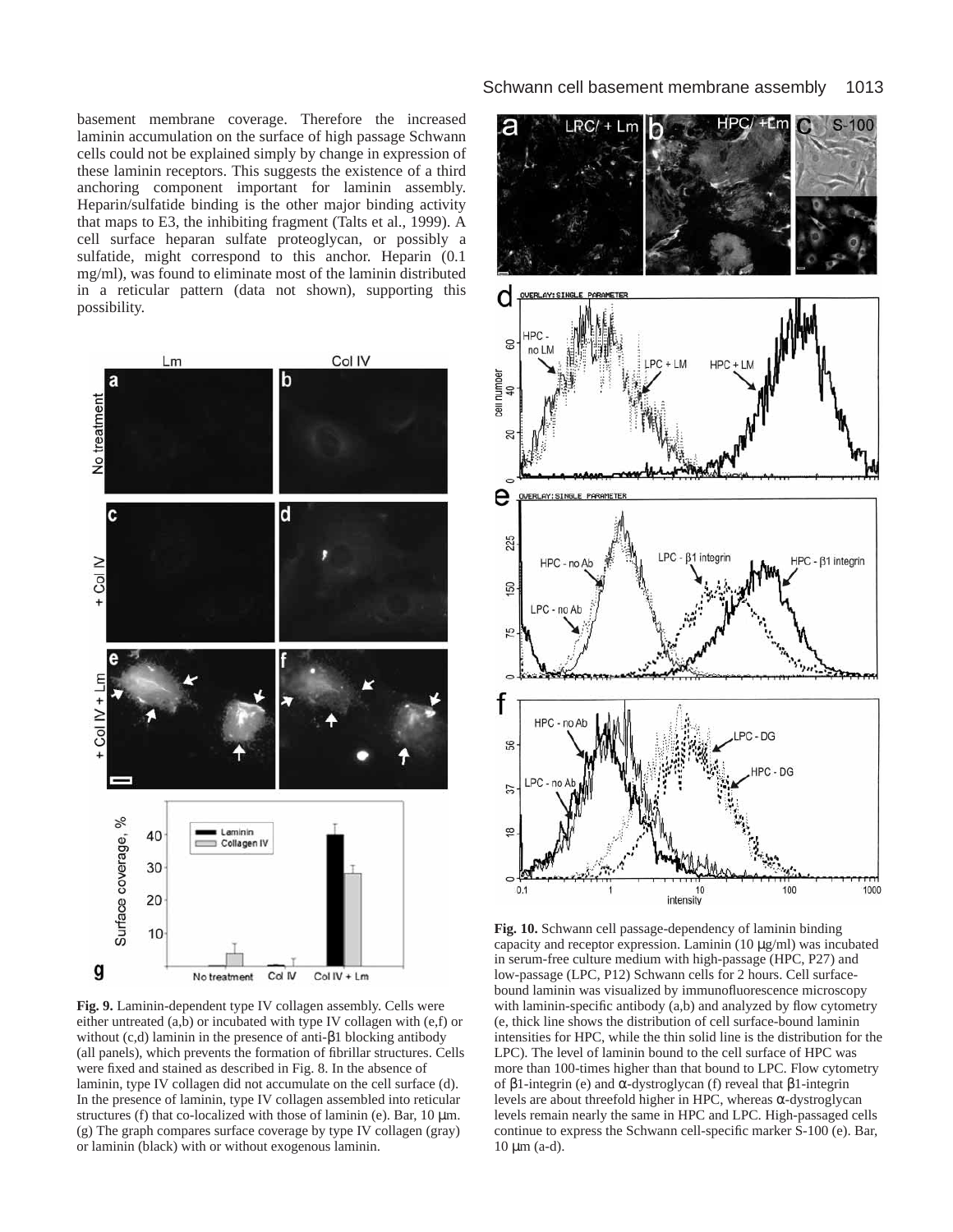# **Discussion**

Schwann cell basement membranes do not appear to form in developing tissues until the stage of neuronal ensheathment, and it has been postulated that axonal contact triggers their assembly, in turn affecting cell polarization, ensheathment and myelination (Clark and Bunge, 1989; Jaakkola et al., 1993). The data presented in this study suggest that Schwann cell basement membrane assembly is a process that first requires the development of cell surface competency for laminin binding, followed by the binding and assembly of laminin. We consider this ECM as a 'nascent' basement membrane (i.e. a lamininbased ECM with classical ultrastructural morphology of a basement membrane, but still lacking in type IV collagen). The nascent basement membrane is likely to be no more than one laminin molecular layer thick. Upon exposure of the cells to type IV collagen, this component is incorporated into the laminin matrix. In Schwann cells, the laminin binding/assembly step depends in part upon an interaction of laminin with  $\alpha$ dystroglycan. In response to laminin surface accumulation, dystroglycan and its cytoskeletal partner utrophin redistribute on the cell surface into a condensed topographical organization that corresponds to that formed by laminin in a polymerizationdependent manner. Surprisingly, formation of this structure, which corresponded by light immunomicroscopy to the dense reticular array, was not found to require interaction with β1 integrin.

Laminin and type IV collagen have been found to possess the intrinsic and separate ability to polymerize, contributing the two major known architectural networks of basement membranes (Yurchenco, 1994; Yurchenco et al., 1992; Yurchenco and Furthmayr, 1984). However, these protein characteristics, in themselves, were found to be insufficient to insure the formation of a cell-based ECM. An additional critical factor appears to be that of cell anchorage. For such assembly to occur on Schwann cells, the cells had to be in a competent state for laminin binding. Low passage cells bound laminin to a very limited degree with such laminin detected in fibrillar-like arrays but not nascent basement membranes. By contrast, cells at later passage became capable of binding laminin with over a 100 fold higher capacity. Addition of laminin to these cells initiated assembly of nascent basement membranes that predominated over the fibrillar matrix in terms of surface coverage. Nascent basement membrane, enabled by competency and triggered with exogenous laminin, required surface binding through laminin LG modules 4-5 located in the large globular domain at the end of the long arm. It seems likely that it is this binding interaction that is rendered permissive through cell-passaging. In comparing incompetent and competent laminin-binding cells, no difference was detected in cell surface dystroglycan and little difference was detected in β1-integrin. This surprising finding suggests that an additional cell surface anchor for LG4- 5 is either expressed or activated as the cell becomes competent. Given that heparin/heparan sulfate binding is the other major activity identified in E3 (mediated by LG module-4), surface anchorage may depend upon a cell surface-associated heparan sulfate proteoglycan (HSPG). Consistent with this consideration, we have found that heparin inhibits the accumulation of both laminin-1 and laminins-2/4 into nascent basement membrane. Although dystroglycan binding is in itself inhibited by heparin in the case of laminin-1, this is not the case with laminin-2 (Pall et al., 1996) and therefore not likely to be

dependent on dystroglycan alone. It is also possible that an anchoring contribution could be provided by sulfated glycolipid (sulfatide) that bind to the heparin sequences (Roberts et al., 1985; Talts et al., 1999). The putative surface anchor, if a HSPG, is likely to be linked to the dystroglycan interaction, perhaps acting as a 'co-receptor', given the finding that dystroglycan and heparin binding sequences are located on the same LG-4 protein face (Tisi et al., 2000). We suggest that the phenotypic switch thought to occur in Schwann cells upon neuronal contact may involve this anchoring state passage-dependent transition, a requirement over and above a separate requirement for the initiation of the synthesis of basement membrane components. Given that Schwann cells undergo a developmental transition from individual cells to ones that envelop axons and produce an abaxonal basement membrane, what might be the functional role of the fibrillar matrix? Its structural topography is similar to that of the integrin-associated fibrillar architecture induced by fibronectin on fibroblasts, cells that cannot form basement membranes (Klass et al., 2000; Zhong et al., 1998). The fibrillar matrix in Schwann cells might have a function important for migration and neuronal growth-cone pathfinding in the stages that precede envelopment and that occurs both in nerve development and regeneration.

The characteristics of Schwann cell basement membrane assembly were related to those observed on myotubes (Colognato et al., 1999) in that both showed a selective E3 dependency and were inhibited with dystroglycan blocking antibody, but not by integrin blocking antibody. Both also showed a dependency on laminin polymerization with the greatest contribution seen in myotubes. A substantial difference was seen in the co-localization of laminin with integrin and vinculin in the case of myotubes, and its lack in Schwann cells. Thus, the receptor and cytoskeletal partners associated with laminin can differ under different circumstances, suggesting that they could be found to be celltype specific. In Schwann cells, the fibrillar matrix was not associated with an ultrastructurally defined basement membrane, although it did associate with type IV collagen. Therefore, this distinct ECM, discontinuous in its distribution, appears to be a unique entity. Similar structures have been identified on Schwann cells previously, and our data are in agreement with the conclusion that these ECMs are not precursor to basement membrane (Chernousov and Carey, 2000; Chernousov et al., 1998). Given the ability of basement membrane-incompetent Schwann cells to assemble these matrices, and given their resemblance to fibrillar matrices seen on fibroblasts, these ECMs might be primarily attributes of a variety of migrating cells that are not involved in the process of basement membrane assembly.

The factors that determine which cell surfaces can host basement membranes have been unexplained in the past. Muscle and fat cells become enveloped by these ECMs while epithelial cells develop a basement membrane restricted to their abluminal surface. Fibroblasts, even though they secrete basement membrane components, do not assemble their own basement membranes. The data from this study argue for the existence of a laminin G-domain interacting, integrinindependent anchoring complex that imparts competency for basement membrane assembly and that is to be distinguished from receptors that mediate fibrillar matrix. Future goals will be to elucidate cell surface molecules and their cytoskeletal